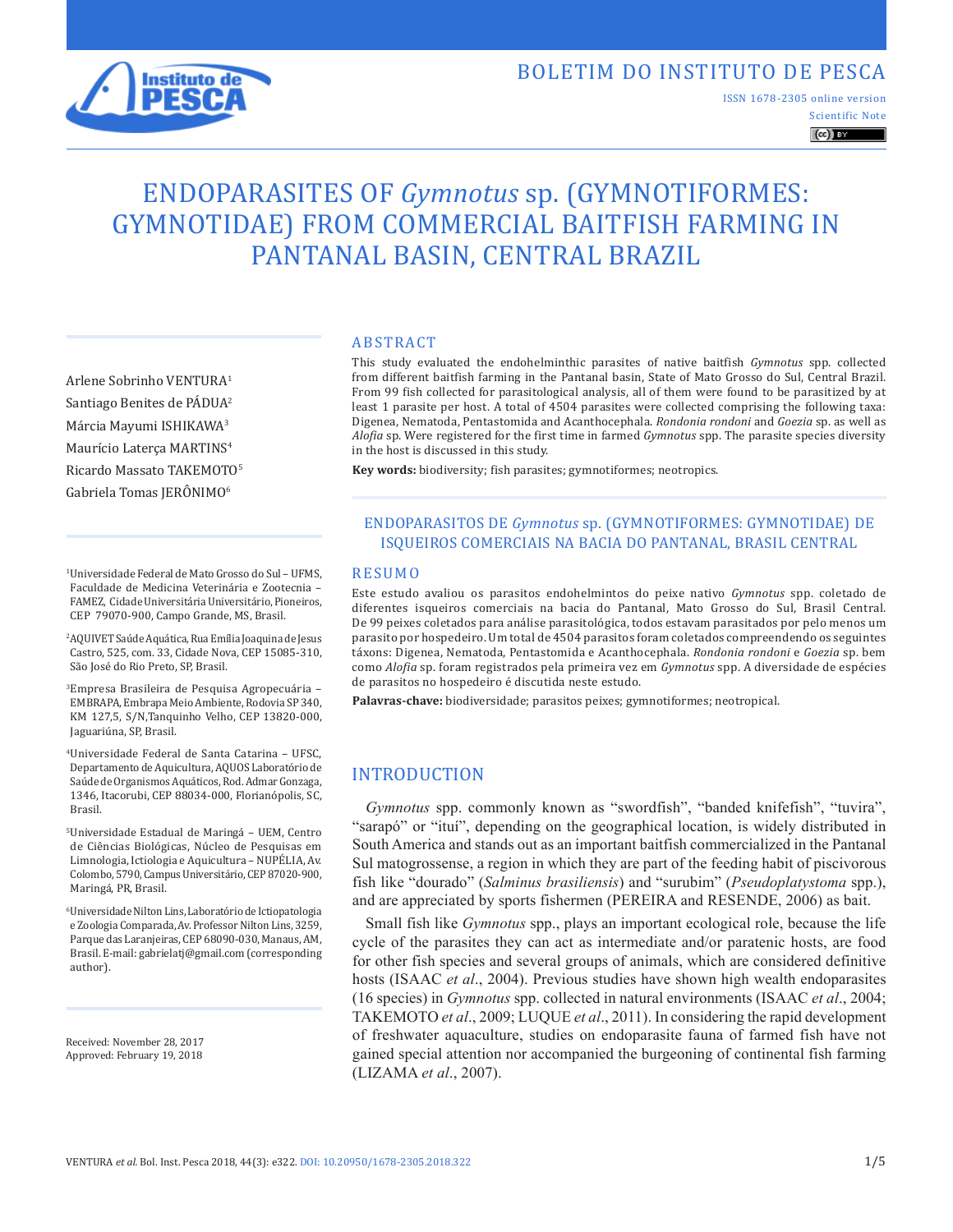No records were found on endoparasites living in baitfish under farming conditions. Parasitism at a high level can cause fish mortality and consequently, important economic losses to the local population have affected income (ISHIKAWA*et al*., 2014). A deeper analysis of the maintenance of local or even adult specimens should be performed in order to assess the health of fish being marketed, due to the importance of live bait as a vector of pathogens to piscivorous fish aimed for human consumption. This study evaluated the endohelminthic fauna of *Gymnotus* spp. collected from different baitfish farmed in the Pantanal Sul matogrossense and presents new data on their diversity and host occurrence under farming conditions.

#### METHODS

A total of 99 fish (67.24  $\pm$  33.50 g in weight and 27.72  $\pm$  4.49 cm total length) were randomly collected in four different fish farms that keep the fish under similar conditions located in the Pantanal basin, State of Mato Grosso do Sul, Brazil. In all fish farms, the animals were kept in approximately 2000 L cement tanks and fed with crushed sardines, termites, dead gymnotids or ground beef. Samples were collected according to the following locations and number of fish sampled (n): fish farm A (19°00'25.78" S, 57°39'04.63" W, n = 21), fish farm B (21°55'44.35" S 54°34'54.98" W, n = 43), fish farm C (21°00'30.92" S 57°16'51.51" W, n = 20), and fish farm D (22°08'06.04" S 53°37' 20:58" W, n = 15).

Fish were transported to the *Embrapa Agropecuária Oeste – Aquaculture Laboratory* in plastic bags with oxygen. After that, they were euthanized by deep anaesthesia in clove oil solution  $(150 \text{ mg } L^{-1})$  in accordance with procedures approved by the Ethics Committee of Animal Use nº.005/2011-CEUA/UFGD. For parasitological examination, the visceral cavity was opened for macroscopic observation to detect possible parasites. Internal organs as heart, liver, spleen, swim bladder, gonads, stomach, intestines, visceral cavity and muscle was removed and examined in order to collect endoparasites. The parasite specimens were collected, fixed, quantified and stained (EIRAS *et al*., 2006), for identification according MORAVEC (1998) and THATCHER (2006). Prevalence, mean intensity and mean abundance of infection were calculated (BUSH *et al*., 1997).

#### RESULTS AND DISCUSSION

All examined fish were parasitized by 4504 specimens of parasites and by at least one parasite per host. A total of 18 parasite species were observed belonging to the taxa Digenea, Nematoda, Acanthocephala and Pentastomida. Larvae of *Tylodelphys* sp. and *Diplostomum* sp. Henle, 1833, were observed in the celomatic cavity and *Clinostomum* sp. Leidy, 1856 (Clinostomidae) encysted in the skeletal muscle (Table 1). The most diversified were the nematodes comprised of type I, II and III larvae of *Contracaecum* Railliet and Henry, 1912 (Anisakidae), *Brevimulticaecum* sp. Mozgovoy, in Skrjabin, Shikhobalova, and Mozgovoy, 1951 (Heterocheilidae), *Eustrongylides* sp. Jägerskiöld, 1909 (Dioctophymatidae), *Goezia* sp. Zeder, 1800 (Raphidascarididae), *Rondonia rondoni* Travassos,

1920 (Atractidae) and two unidentified anisakid parasites. This study reports the first occurrence of *Goezia* sp. and *R. rondoni* in *Gymnotus* spp. in Brazil.

The highest prevalence was reported for *Contracaecum* sp. larvae type 1 and *Brevimulticaecum* sp. parasitising the coelomic cavity and liver (Table 1), followed by *Eustrongylides* sp. in muscle. The acanthocephalan *Quadrigyrus* sp. and *Pomphorhynchus* sp. were also found in the intestine. Pentastomids, *Sebekia* sp. and *Alofia* sp. were observed in both spleen and mesentery. Of all the parasites observed, an increased prevalence (P) and mean abundance (MA) was found for *Tylodelphys* sp. (P = 56.57% MA= 36.48), followed by larvae of *Contracaecum* sp. type 1 ( $P = 36.36\%$  MA = 10.42) and *Brevimulticaecum* sp.  $(P = 32.32\% MA = 6.75)$ . The highest average intensity of infection was (20.64) *Tylodelphys* sp. (Table 1). Based on the results it can be seen that the nematodes were the most prevalent (86.9%), followed by digeneans (81.8%), pentastomids (6.1%) and acanthocephalans (3%).

The parasite community of *Gymnotus* spp. in this study showed great parasite diversity in which nine species of nematodes, three digeneans, three acanthocephalans and two pentastomids were reported. The species diversity can be assigned to the fish that were collected in nature, which exhibit higher diversity (ISAAC *et al*., 2004). Therefore, when they were maintained in conditions of captivity, an increase in the parasitic infection contributed to the transmission of parasites. This may also explain the fact that most of the parasites were found in larval stage, indicating an early infection. In addition, the wealth of species could be strongly associated with eating habits (ADRIANO *et al*., 2012).

Digeneans are endohelminthic parasites with complex life cycle generally involving two hosts. They can be found parasitising several internal organs in definitive hosts (THATCHER, 2006; TAKEMOTO *et al*., 2009) or as encysted metacercariae (BACHMANN *et al*., 2007; SANTOS *et al*., 2012). In the present study, metacercariae of *Tylodelphys* sp. and *Diplostomum* sp. were observed in the celomatic cavity and *Clinostomum* sp. in the muscle. In contrast to what was found here, *Clinostomum* sp. have related in the gonads and mesentery (ISAAC *et al*., 2004). This parasite presents wide geographic distribution, a wide amplitude of hosts (CAFFARA*et al*., 2011) and low host specificity (SERENO-URIBE *et al*., 2013).

Moreover, human infections were also reported showing its zoonotic potential (CHUNG *et al*., 1995; SHIRAI *et al*., 1998; PARK *et al*., 2009). In a study, analysing the composition of infracommunity structure in *Gymnotus* spp. from the river, a relationship was observed between the prevalence of *Tylodelphys* sp. and reproductive period of *Gymnotus* spp. (ISAAC *et al*., 2004). It could be inferred that the host susceptibility is strongly related with hormonal and behavioural alterations as a result of stressful conditions in that period.

Larvae of *Diplostomum* sp. are opportunistic parasites registered in several fish species and amphibians (MACHADO *et al*., 2005; LOCKE *et al*., 2010; RELLSTAB *et al*., 2011). Fish are an important vector for the parasite transmission to the final host. The cercariae emerge from the intermediate host (LOCKE *et al*., 2010), and the feed habit of *Gymnotus* spp. including benthic organisms, may have favoured the parasitism by *Diplostomum* sp.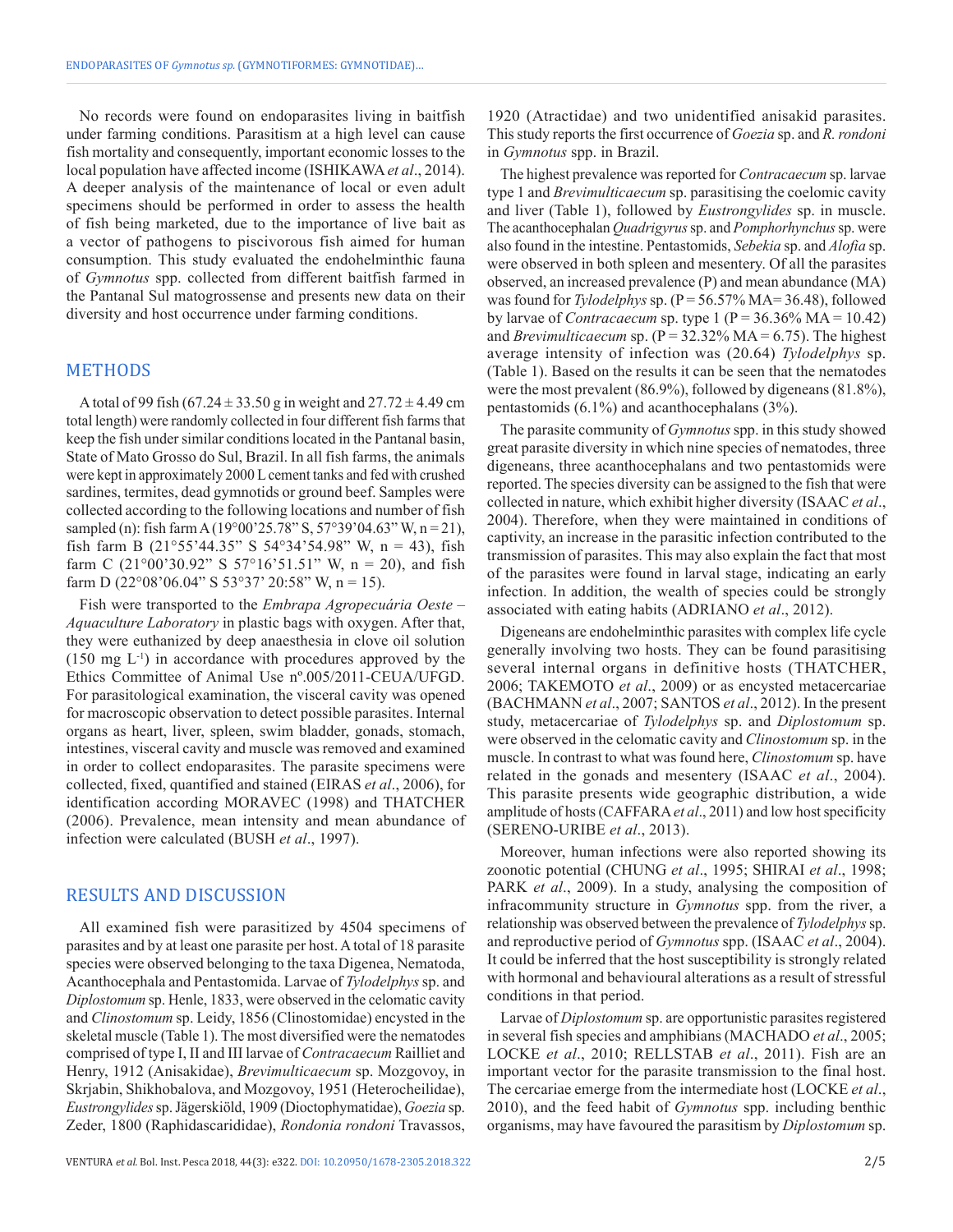| <b>Parasites</b>                   | <b>EF/PF</b> | $\mathbf{P}$ | MI                         | <b>MA</b> | <b>Site of infection</b> |
|------------------------------------|--------------|--------------|----------------------------|-----------|--------------------------|
|                                    |              |              | <b>DIGENEA</b>             |           |                          |
| Diplostomum sp. <sup>L</sup>       | 99/06        | 6.06         | $0.38 \pm 31.99(1 - 215)$  | 6.33      | Celomatic cavity         |
| Clinostomum sp. <sup>L</sup>       | 99/17        | 17.17        | $2.39 \pm 9.01(1-71)$      | 13.94     | External muscle          |
| Tylodelphylus sp. <sup>L</sup>     | 99/56        | 56.57        | $20.64 \pm 42.86(1 - 325)$ | 36.48     | Celomatic cavity         |
| Unidentified                       | 99/01        | 101          | $0.01 \pm 0.10(1-1)$       | 1.00      | Stomach                  |
|                                    |              |              | <b>NEMATODA</b>            |           |                          |
| Brevimulticaecum sp. <sup>L</sup>  | 99/32        | 32.32        | $2.18 \pm 4.50(1-25)$      | 6.75      | Liver/Celomatic cavity   |
| Contraceacum type I <sup>L</sup>   | 99/36        | 36.36        | $3.79 \pm 7.44(1-5)$       | 10.42     | Liver/Celomatic cavity   |
| Contraceacum type II <sup>L</sup>  | 99/06        | 6.06         | $0.17 \pm 0.74(1 - 5)$     | 2.83      | Liver/Celomatic cavity   |
| Contraceacum type III <sup>L</sup> | 99/05        | 5.05         | $0.33 \pm 1.84(1-6)$       | 6.60      | Liver/Celomatic cavity   |
| Eustrongylides sp. <sup>L</sup>    | 99/11        | 11.11        | $0.95 \pm 3.77(1-22)$      | 8.55      | Muscle                   |
| Goezia sp.                         | 99/03        | 3.03         | $0.11 \pm 0.73(1-6)$       | 3.67      | Intestine/stomach        |
| AnisakidaeL                        | 99/11        | 11.11        | $0.44 \pm 1.54(1-9)$       | 4.00      | Liver/Celomatic cavity   |
| Rondonia rondoni                   | 99/01        | 1 0 1        | $0.29 \pm 2.91(1-29)$      | 29.00     | Intestine                |
| Unidentified                       | 99/06        | 6.06         | $0.38 \pm 1.72(1-11)$      | 6.33      | Intestine/stomach        |
| <b>ACANTHOCEPHALA</b>              |              |              |                            |           |                          |
| Pomphorhynchus sp. <sup>L</sup>    | 99/01        | 1.01         | $0.01 \pm 0.10(1-1)$       | 1.00      | Intestine/stomach        |
| Quadrigyrus sp. <sup>L</sup>       | 99/02        | 2.02         | $0.02 \pm 0.14(1-1)$       | 1.00      | Intestine/stomach        |
| Unidentified                       | 99/02        | 2.02         | $0.02 \pm 0.14(1-1)$       | 1.00      | Intestine/stomach        |
|                                    |              |              | <b>PENTASTOMIDA</b>        |           |                          |
| $A$ lofia sp. $L$                  | 99/04        | 4.04         | $0.15 \pm 0.97(1-9)$       | 3.75      | Spleen/Celomatic cavity  |
| Sebekia sp.L                       | 99/02        | 2.02         | $0.07 \pm 0.50(1-4)$       | 3.50      | Spleen/Celomatic cavity  |

**Table 1.** Parasitological indices and site of infection of endohelminthic parasites in *Gymnotus* spp. examined from baitfish farming in the Pantanal basin of Mato Grosso do Sul.

EF: examined fish; PF: parasitized fish; P: prevalence (%); MI: mean intensity of infection ± standard deviation and range between parentheses (min-max); MA: mean abundance; <sup>L</sup>: larva.

in the host. Although the highest prevalence of infection and damage caused to the host by these mertacercariae are associated with their installation in the eyes (MACHADO *et al*., 2005), there are reports of the presence of the metacercariae in the gills and adjacent pharyngeal plates (SATO and PAVANELLI, 2004). In this study, the metacercariae were found to be parasitising the celomatic cavity.

The presence of *Contracaecum* sp. and *Brevimulticaecum* sp. larvae in the liver and celomatic cavity corroborates some reports (CAMPOS *et al*., 2009; VENTURA *et al*., 2016). In the present study, all specimens were *Contracaecum* larvae of type I, II and III located in the mesentery and liver the gymnotid fish. Similarly, larvae of *Contracaecum* sp. were also reported in *Gymnotus* spp. (AZEVEDO *et al*., 2007; TAKEMOTO *et al*., 2009). On the other hand, larvae of *Brevimulticaecum* sp. in fish are scarce. To date, *Brevimulticaecum* larvae have been reported in the celomatic cavity, hepatic parenchyma, mesentery, skeletal muscle and stomach wall of *Gymnotus inaequilabiatus* (VIEIRA*et al*., 2010) and GALINDO *et al*. (2017) suggest that *G. inaequilabiatus* acts as a paratenic host to nematodes in the larval stage.

*Gymnotus* sp. of natural environment the nematodes Capillariinae gen. sp., *Contracaecum* sp. (types I and II), *Eustrongylides* sp., *Hysterothylacium* sp., *Procamallanus* (*P*.) *peraccuratus*, *Spiroxys*

sp. *Brevimulticaecum* sp., and Ascaridoidea fam. gen. sp. were reported (ISAAC *et al*., 2004). In a natural environment, *R. rondoni* has been reported in different river basins, Paraguay, Paraná, Amazonas and São Francisco (COSTA, 1963), parasitizing fish of different families Characidae, Cynodontidae, Doradidae, Heptapteridae, and Pimelodidae (KOHN *et al*., 2011), *R. rondoni* is reported for the first time parasitizing *Gymnotus* sp. In Brazil four species of *Goezia* sp were described in different species of fish (VIEIRA-MENEZES *et al*., 2017), but in the genus *Gymnotus* sp there are no reports of parasitism by this species. Though in the present study the prevalence of *Goezia* sp infection was low (3.03%), in cases of massive infection, causing gross lesions and high mortality among the fish (VIEIRA-MENEZES *et al*., 2017).

Apart from the low host specificity of *Contracaecum* sp. larvae, they also present special importance for public health due to their elevated zoonotic potential (TAKEMOTO *et al*., 2009). Nevertheless, these results indicate the low possibility of these helminths causing zoonosis as they were found in the liver and visceral cavity. However, *Eustrongylides* larvae were observed encysted in the muscle and could present a possible cause of human infection. Until the present, nematodes have been related only in *Gymnotus* spp. from the rivers (ISAAC *et al*., 2004) and no reports have been found in farmed baitfish *Gymnotus*.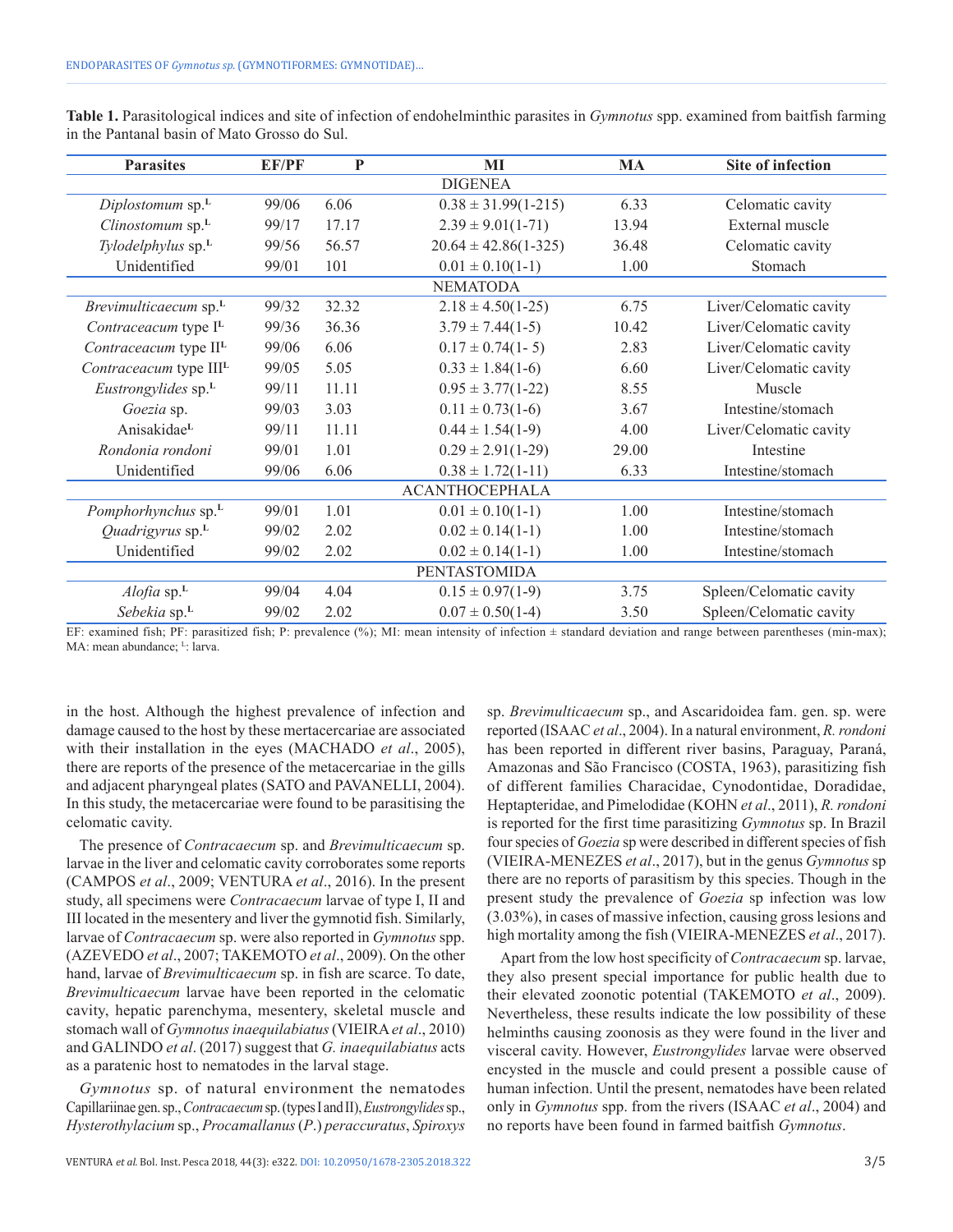In this study, acanthocephalans were found in larval form encysted in the intestines and stomach. The main factor regulating the prevalence and intensity of infection by acanthocephalans is the predation of the crustaceans as intermediate hosts (AZEVEDO *et al*., 2007). Similarly, larvae and adult of *Quadrigyrus* sp. were reported in *Gymnotus carapo* (ISAAC *et al*., 2004). On the other hand, *Pomphorhynchus* sp. was found to parasitise gymnotid fish in Argentina (ARREDONDO and GIL DE PERTIERRA, 2010). Gymnotids were pointed out as an intermediate host for larvae of *Quadrigyrus machadoi* Fabio, 1983. Obligatory paratenic hosts in the life cycle of acanthocephalans feed on the intermediate host that does not constitute the common item in the diet of definitive host completing the life cycle (EIRAS *et al*., 2010). The low infection found in this study could be strongly associated with the capture period of the specimens in the environment as the intermediate hosts were found in low amounts in this period, as also observed previously (CAMPOS *et al*., 2009). Possibly, the helminthic fauna was introduced into fish farming with infected fish captured from the environment.

Pentastomids on their adult stage are normally found to parasitize the lungs of vertebrates mainly reptiles (BRITO *et al*., 2012; CHRISTOFFERSEN and ASSIS, 2013) and during their larval stage they can be found in freshwater fishes (VARGAS, 1975). Larvae of *Sebekia* sp. and *Leiperia oxycephalum* were related in *Gymnotus* spp. (LUQUE *et al*., 2013; CHRISTOFFERSEN and ASSIS, 2013) and are generalist parasites in terms of intermediate hosts (REGO and EIRAS, 1989).

## **CONCLUSION**

Gymnotid fish are commonly used as live baitfish for sport fishing of carnivorous and food-appreciated fish but the endoparasitic diversity and definitive hosts in the aquatic ecosystem highlight the importance of these fish as an intermediate host. This study showed that the endoparasitic helminths in bait gymnotid fish are able to survive in fish farming conditions that in this case endured several weeks after capture until marketing. Additionally, this study registers *Gymnotus* spp. host of *Goezia* sp. and *R. rondoni* for the first time.

### ACKNOWLEDGEMENTS

The authors thank Foundation Support to Education Development, Science and Technology State of Mato Grosso do Sul (FUNDECT) - Process: 23 / 200.202 / 2010 for financial support, CNPq (National Council for Scientific and Technological Development) for research grant to M.L. Martins (CNPq 305869-2014-0), R.M. Takemoto (CNPq312847/2014-9) and Post-Doctoral scholarship to G.T. Jerônimo (CNPq 405224/2017-6).

### **REFERENCES**

- ADRIANO, E.A.; CECCARELLI, P.S.; SILVA, M.R.M.; MAIA, A.A.M. 2012 Prevalência, distribuição geográfica e sazonal de protozoários e mixozoários parasitos de jaú (*Zungaro jahu*) no Pantanal Matogrossense. *Pesquisa Veterinária Brasileira*, *32*(12): 1341-1344. **[http://dx.doi.](https://doi.org/10.1590/S0100-736X2012001200020) [org/10.1590/S0100-736X2012001200020](https://doi.org/10.1590/S0100-736X2012001200020)**.
- ARREDONDO, N.J.; GIL DE PERTIERRA, A.A. 2010 *Pomphorhynchus omarsegundoi* sp. n. (Acanthocephala: Pomphorhynchidae), parasite of the banded knifefish *Gymnotus carapo* (Gymnotiformes: Gymnotidae) from the Paraná River basin, Argentina. *Folia Parasitologica*, *57*(4): 307-311. **[http://dx.doi.org/10.14411/fp.2010.037](https://doi.org/10.14411/fp.2010.037)**[. PMid:21344843.](https://www.ncbi.nlm.nih.gov/entrez/query.fcgi?cmd=Retrieve&db=PubMed&list_uids=21344843&dopt=Abstract)
- AZEVEDO, R.K.; ABDALLAH, V.D.; LUQUE, J.L. 2007 Ecologia da comunidade de metazoários parasitos do apaiarí *Astronotus ocellatus* (Cope, 1872) (Perciformes: Cichlidae) do rio Guandu, estado do Rio de Janeiro, Brasil. *Revista Brasileira de Parasitologia Veterinária*, *16*(1): 15-20[. PMid:17588317.](https://www.ncbi.nlm.nih.gov/entrez/query.fcgi?cmd=Retrieve&db=PubMed&list_uids=17588317&dopt=Abstract)
- BACHMANN, F.; GREINERT, J.A.; BERTELLI, P.W.; SILVA FILHO, H.H.; LARA, N.O.T.; GHIRALDELLI, L.; MARTINS, M.L. 2007 Parasitic fauna of *Pimelodus maculatus* (Osteichthyes: Pimelodidae) from the Itajaí-Açu river in Blumenau, state of Santa Catarina, Brazil. *Acta Scientiarum. Biological Sciences*, *29*(1): 109-114.
- BRITO, S.V.; ALMEIDA, W.O.; ANJOS, L.A.; SILVA, R.J. 2012 New host records of Brazilian pentastomid species. *Brazilian Journal of Biology = Revista Brasileira de Biologia*, *72*(2): 393-396. **[http://](https://doi.org/10.1590/S1519-69842012000200022) [dx.doi.org/10.1590/S1519-69842012000200022](https://doi.org/10.1590/S1519-69842012000200022)**. [PMid:22735149.](https://www.ncbi.nlm.nih.gov/entrez/query.fcgi?cmd=Retrieve&db=PubMed&list_uids=22735149&dopt=Abstract)
- BUSH, A.O.; LAFFERTY, K.D.; LOTZ, J.M.; SHOSTAK, A.W. 1997 Parasitology meets ecology on its own terms: Margolis *et al*. revisited. *The Journal of Parasitology*, *83*(4): 575-583. **[http://dx.doi.](https://doi.org/10.2307/3284227) [org/10.2307/3284227](https://doi.org/10.2307/3284227)**[. PMid:9267395.](https://www.ncbi.nlm.nih.gov/entrez/query.fcgi?cmd=Retrieve&db=PubMed&list_uids=9267395&dopt=Abstract)
- CAFFARA, M.; LOCKE, S.A.; GUSTINELLI, A.; MARCOGLIESE, D.J.; FIORAVANTI, M.L. 2011 Morphological and molecular differentiation of *Clinostomum complanatum* and *Clinostomum marginatum* (Digenea: Clinostomidae) metacercariae and adults. *The Journal of Parasitology*, *97*(5): 884-891. **[http://dx.doi.org/10.1645/GE-2781.1](https://doi.org/10.1645/GE-2781.1)**. [PMid:21711099.](https://www.ncbi.nlm.nih.gov/entrez/query.fcgi?cmd=Retrieve&db=PubMed&list_uids=21711099&dopt=Abstract)
- CAMPOS, C.M.; FONSECA, V.E.; TAKEMOTO, R.M.; MORAES, F.R. 2009 Ecology of the parasitic endohelminth community of *Pseudoplatystoma fasciatum* (Linnaeus, 1776) (Siluriformes: Pimelodidae) from the Aquidauana River, Pantanal, State of Mato Grosso do Sul, Brazil. *Brazilian Journal of Biology = Revista Brasileira de Biologia*, *69*(1): 93-99. **[http://dx.doi.org/10.1590/S1519-69842009000100011](https://doi.org/10.1590/S1519-69842009000100011)**. [PMid:19347150.](https://www.ncbi.nlm.nih.gov/entrez/query.fcgi?cmd=Retrieve&db=PubMed&list_uids=19347150&dopt=Abstract)
- CHRISTOFFERSEN, M.L.; ASSIS, J.E. 2013 A systematic monograph of the Recent Pentastomida, with a compilation of their hosts. *Zoölogische Mededelingen*, *87*(1): 1-206.
- CHUNG, D.I.; MOON, C.H.; KONG, H.H.; CHOI, D.W.; LIM, D.K. 1995 The first human case of *Clinostomum complanatum* (Trematoda: Clinostomidae) infection in Korea. *Korean Journal of Parasitology*, *33*(3): 219-223. **[http://dx.doi.org/10.3347/kjp.1995.33.3.219](https://doi.org/10.3347/kjp.1995.33.3.219)**. [PMid:8528629.](https://www.ncbi.nlm.nih.gov/entrez/query.fcgi?cmd=Retrieve&db=PubMed&list_uids=8528629&dopt=Abstract)
- COSTA, S.C.G. 1963 *Rondonia rondoni* Travassos, 1920 (Nematoda: Atractidae). *Memórias do Instituto Oswaldo Cruz*, *61*(1): 75-88. **[http://](https://doi.org/10.1590/S0074-02761963000100005) [dx.doi.org/10.1590/S0074-02761963000100005](https://doi.org/10.1590/S0074-02761963000100005)**.
- EIRAS, J.C.; TAKEMOTO, R.M.; PAVANELLI, G.C. 2006 *Métodos de estudo e técnicas laboratoriais em parasitologia de peixes*. 2ª ed. Maringá: Eduem.